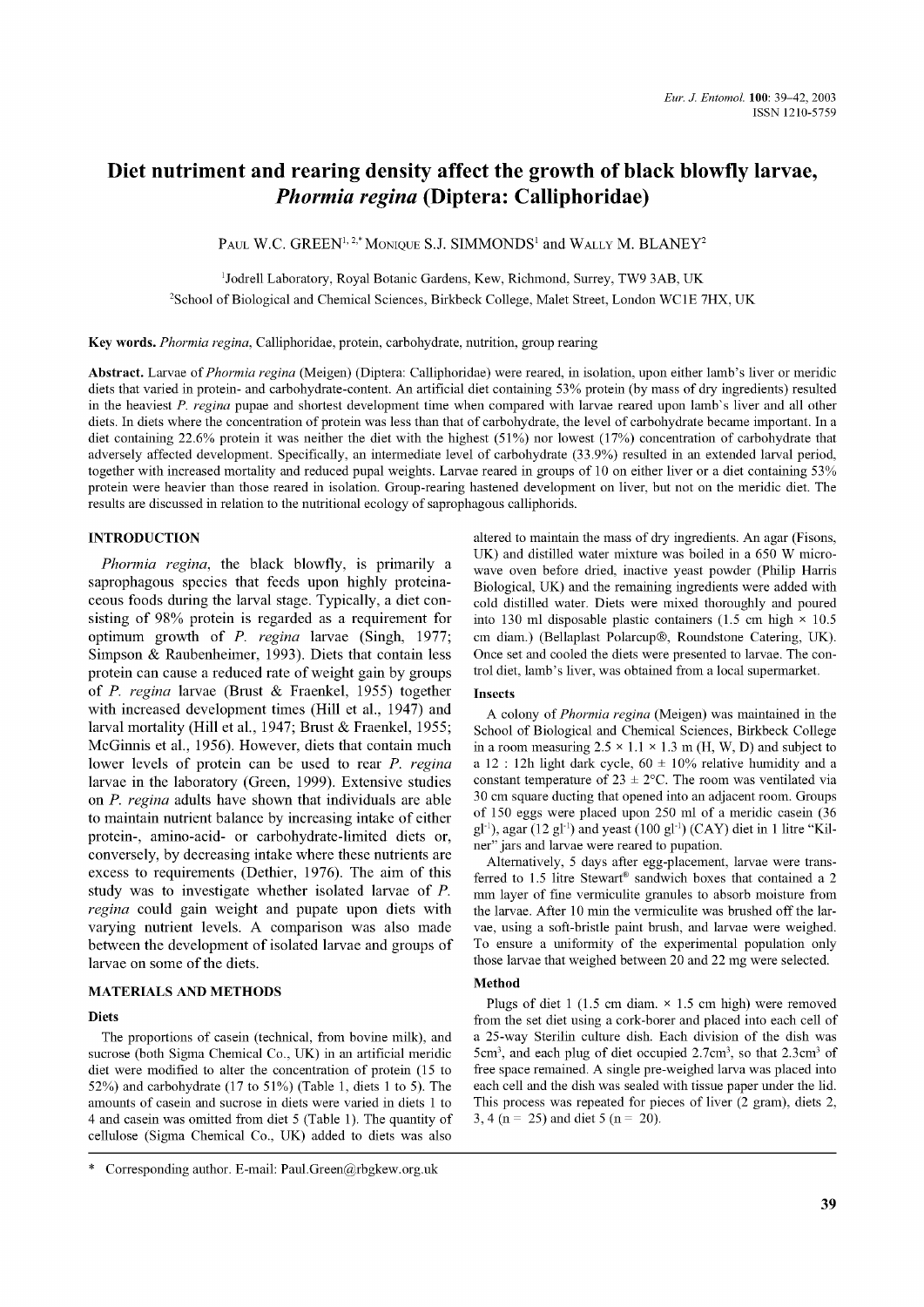Table 1. Ingredients and nutrient contents of diets presented to isolated second instar *P. regina* larvae.

| Concentration of component in diet, g/litre |                           |    |                                                                |      | $\frac{0}{0}$ |           |
|---------------------------------------------|---------------------------|----|----------------------------------------------------------------|------|---------------|-----------|
| Diet                                        | $\text{Case} \text{in}^a$ |    | Sucrose <sup>b</sup> Cellulose <sup>c</sup> Yeast <sup>d</sup> |      | P             | C         |
| Lamb's<br>liver                             |                           |    |                                                                |      | $73.9^e$      | $6.5^{e}$ |
|                                             | 0                         | 0  | 82.5                                                           | 83.3 | 22.6          | 17        |
| 2                                           | 0                         | 60 | 22.5                                                           | 83.3 | 22.6          | 51        |
| 3                                           | 60                        | 0  | 22.5                                                           | 83.3 | 52.2          | 17        |
| 4                                           | 30                        | 30 | 22.5                                                           | 83.3 | 37.9          | 33.9      |
| 5                                           | 0                         | 30 | 52.5                                                           | 83.3 | 22.6          | 33.9      |

Agar was incorporated into each diet at a concentration of 10  $gl<sup>-1</sup>$ . P = protein and C = carbohydrate.

 $a$ casein = 90% protein and 10% fat.

 $b$ sucrose = 100% carbohydrate.

'cellulose is indigestible to *P. regina.*

 $\alpha$ <sup>d</sup>yeast = 48% protein and 36% carbohydrate.

eliver also contains 18% fat and 1.3% cholesterol. Data taken from "Nutribase SR13 Navigator"© 1986-2001, Cybersoft Inc. [\(http://www.Nutribase.com/](http://www.Nutribase.com/)).

Preliminary experiments indicated that isolated larvae did not burrow into liver but fed on the liquid exuding from it. Groups of *P. regina* larvae commonly reduce lamb's liver to a liquid. When liquefied material is ingested dark patches of the gut are visible through the cuticle. To observe if larvae reared in groups develop differently from isolated larvae, an additional experiment was set up using groups ( $n = 3$ ) of larvae ( $n = 10$ ) reared in plastic Petri dishes (9 cm diam.) upon either 20 g pieces of liver or 30 ml aliquots of diet 3. All of the Sterilin culture dishes and Petri dishes were kept in the culture-room for the duration of the experiment. Dishes were checked every day for pupae and dead larvae. Pupae were removed, dried in vermiculite, cleaned and weighed. Dead larvae were discarded. Diets were replenished every two days. The experiment concluded when all the larvae had either died or pupated. Pupal weights and the times spent on experimental diets before pupation ("development time") were compared among the eight experiments using the Kruskal-Wallis test (KW) and between pairs of diets using the Wilcoxon-Mann-Whitney test (WMW). Mortalities were compared as Poisson counts (Parker, 1988). Minitab v. 12.22 (Minitab Inc.) was used for the KW and WMW analyses.

## **RESULTS**

The nutrient content of the diets affected the development times and pupal weights of larvae (Table 2; KW, P  $\leq 0.001$  for each variable). A comparison of data for diets 1 and 3 show that as protein content in a diet increased (from 22.6 to 52.2%), with a constant level of carbohydrate (17%) there was an increase in pupal weights and a decrease in development time of isolated larvae. Similarly, development times were reduced with an increase in protein content from 22.6 (diet 5) to 37.9% (diet 4) with a constant level of carbohydrate (33.9%), although in this instance pupal weights were unaffected. Larvae exposed to diets that contained 22.6% protein (diets 1, 2 and 5) were affected by the varying carbohydrate concentrations in these diets. However, larvae presented with diets 1 (17% carbohydrate) and 2 (51% carbohydrate) developed more quickly (WMW,  $P \leq 0.05$ ) into heavier pupae (WMW,  $P \le 0.05$ ) when compared with larvae exposed to the intermediate concentration of carbohydrate (33.9%) in diet 5 (Table 2). Larvae reared in isolation upon lamb's liver were neither the heaviest nor the first to pupate (Table 2). However, the individuals reared in groups that were presented with lamb's liver were more than 14 mg heavier at pupation than those reared in isolation (WMW,  $P \le 0.01$ ; Table 2) and were also significantly heavier than those reared in groups upon diet 3 (WMW,  $P \le 0.01$ ; Table 2). Therefore, groups of larvae are able to extract more nutriment from liver than can isolated larvae. In contrast, there was less of an increase in pupal weights for those larvae reared in groups upon diet 3 (approx. 3 mg) (WMW,  $P \le 0.05$ ; Table 2) and development time was not different from that of isolated larvae (WMW,  $P \ge 0.05$ ; Table 2). Thus, when compared with those larvae reared in isolation, groups of larvae obtain some nutritional benefit when reared upon an artificial diet (diet 3), although to a lesser degree than those presented with lamb's liver.

#### DISCUSSION

Data have shown that the pupal weights and development times of isolated *P. regina* larvae can be affected by the amount of protein and carbohydrate in their diets. If

|                                                                   | TABLE 2. Development times, pupal weights and percentage mortality of P. regina larvae when reared in isolation or in groups <sup>a</sup> |                                                                              |  |  |  |  |  |
|-------------------------------------------------------------------|-------------------------------------------------------------------------------------------------------------------------------------------|------------------------------------------------------------------------------|--|--|--|--|--|
| upon diets that varied in their protein and carbohydrate content. |                                                                                                                                           |                                                                              |  |  |  |  |  |
| Diat                                                              | Mean development time $d$ ave $\pm$ SEM <sup>b</sup>                                                                                      | Mean pupal weights $ma + \text{STM}^b$ Percentage mortality $+ \text{STM}^b$ |  |  |  |  |  |

| Diet           | Mean development time, days $\pm$ SEM <sup>b</sup> | Mean pupal weights, $mg \pm SEM^b$ | Percentage mortality, $\pm$ SEM <sup>b</sup> |
|----------------|----------------------------------------------------|------------------------------------|----------------------------------------------|
| Lamb's liver   | $8 \pm 0.2b$<br>$(5 \pm 0.4a)$                     | $41 \pm 1.6b$<br>$(56 \pm 1.8e)$   | 32a<br>$(30 \pm 5.8a)$                       |
|                | $7 \pm 0.3 b$                                      | $39 \pm 1.3b$                      | 20a                                          |
| <sup>2</sup>   | $8 \pm 0.5b$                                       | $40 \pm 1.6$ b                     | 36a                                          |
| 3              | $5 \pm 0.1a$<br>$(5 \pm 0.2a)$                     | $46 \pm 1.3c$<br>$(49 \pm 1.3d)$   | 24a<br>$(23 \pm 3.3a)$                       |
| $\overline{4}$ | $8 \pm 0.4b$                                       | $27 \pm 1.6a$                      | 28a                                          |
| 5              | $11 \pm 0.5c$                                      | $28 \pm 0.8a$                      | 50a                                          |

aFigures in parenthesis refer to those larvae reared in groups of 10. Larvae weighed between 20 and 22 mg at the start of the expertments.

^Differences between development times or between pupal weights were compared with the Wilcoxon-Mann-Whitney test. Mortalities were compared as Poisson counts. Different letters in a column indicate significant differences,  $P \le 0.05$ .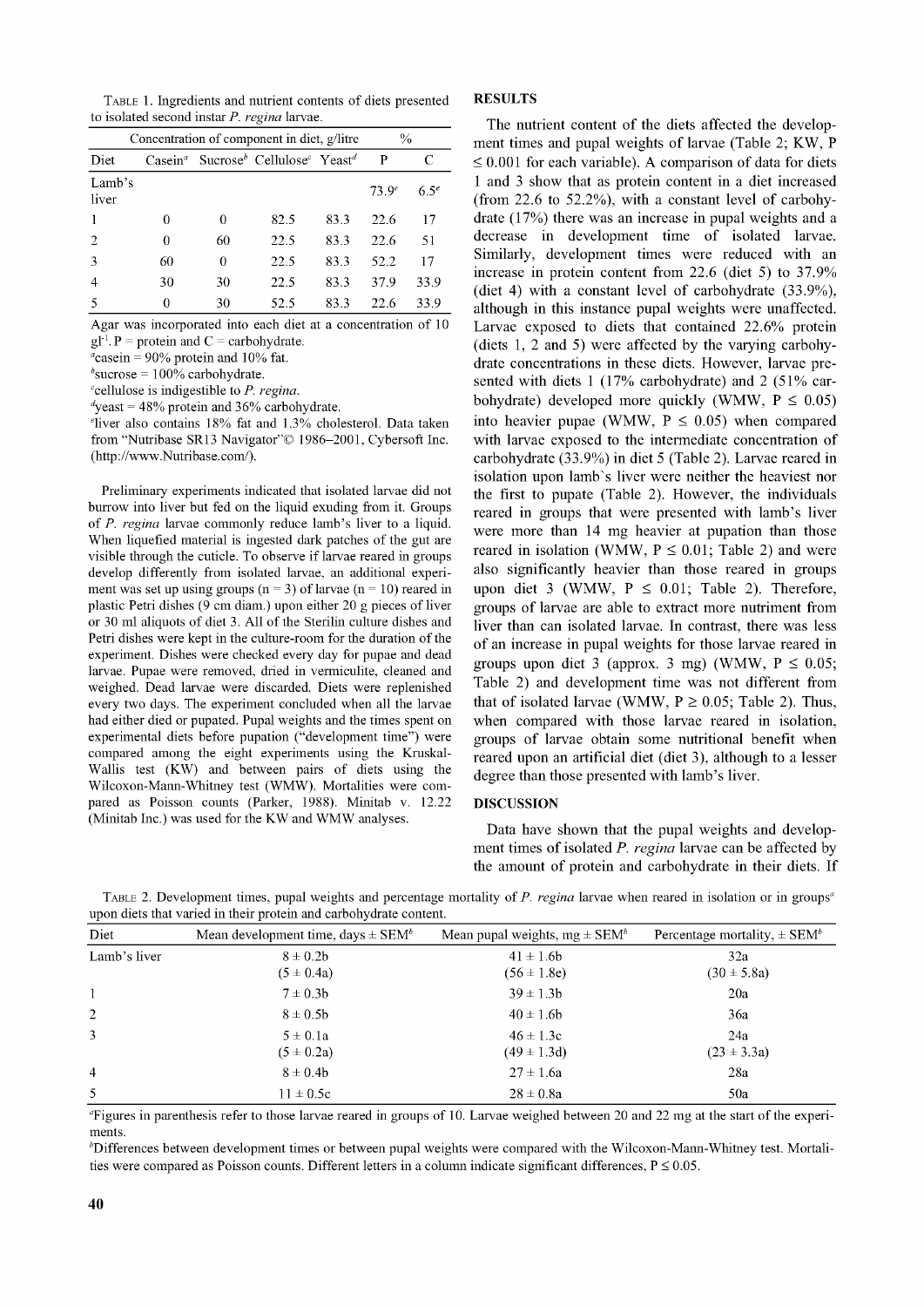heavy pupae are considered as an indicator of an optimum diet, then blowfly larvae exposed to diet 3 (52.2% P: 17% C) could be said to have ingested the level, balance and availability of nutriment that is most appropriate, among the diets tested, for isolated larvae of *P. regina.* Diet 3 had the highest protein content and the lowest level of carbohydrate tested. Thus, among the meridic diets tested, a high concentration of protein together with a low level of carbohydrate is more nutritious for larvae of *P. regina.* A comparison between diets 1 (22.6% P: 17% C) and 3 (52.2% P: 17% C) supports this conclusion, since the greater concentration of protein in diet 3 resulted in shortened development time and increased pupal weights.

Larvae reared upon diets 1, 2, 4 and 5 were exposed to a low protein content (22.6%) when compared with diet 3. Insects can respond to reduced nutrient levels in their diets by increasing either the rate of ingestion or the amount ingested (Slansky & Scriber, 1985; Simpson et al., 1988; Slansky Jr. & Wheeler, 1989, 1992). However, increased consumption of diet by *P. regina* larvae was not quantified as the amount of diet ingested could not be measured. Alternatively, *P. regina* larvae reared upon diets 1, 2, 4 and 5 may have fed for a longer period of time, resulting in an extension of the larval period when compared with those larvae reared upon diet 3. Hamano et al. (1994) found that the larval stadia of *Bombyx mori* (L.) could be extended by nutrient-restriction, provided that the food contained sufficient nutriment to keep the larvae alive. Blowfly larvae are similarly able to feed for a longer period, and therefore extend their larval stage, in order to obtain sufficient nutriment for pupation (Zďárek & Sláma, 1972). However, many insect larvae require a certain amount of time spent feeding before pupation (Sehnal, 1985). Saunders and Bee (1995) suggested that the successful pupation of larvae of *Calliphora vicina* Robineau-Desvoidy was dependent on larvae feeding for a period of between 3 and 10 h during the third instar. Our data indicate that some larvae of *P. regina* are able to extend their larval stage in an attempt to obtain sufficient nutriment.

Increased protein in a diet did not always enhance development of *P. regina* larvae. Diets 4 and 5 contained the same amount of carbohydrate (33.9%), but diet 4 contained 15.3% more protein than diet 5. Larvae did develop more rapidly on diet 4 than on diet 5, but pupal weights were similar. This indicates that the greater protein content in diet 4 does not sufficiently improve nutriment to affect pupal weights.

Wimer (1969) analysed the concentrations of carbohydrates in the haemolymph of third instar *P. regina* and found that the levels of free glucose declined as the larvae aged. Ingestion of high levels of carbohydrate might place stress on the metabolism of larvae as they attempt to remove excess carbohydrates from the haemolymph. However, larvae developed more rapidly into heavier pupae on diets 1 and 2: the two diets with the lowest and highest carbohydrate contents, respectively. Therefore, a 33.9% of carbohydrate extends the larval phase and reduces the pupal weights attained by *P. regina* larvae. The osmolarity of an ingested diet can affect the development and mortality of calliphorid larvae, such as screwworm (Gingrich, 1965) and *P. regina* (Cheldelin & Newburgh, 1959). Furthermore, a 34% concentration of sucrose in a diet has been found to cause significant mortality of first and second instar *P. regina.* Carbohydrate levels of around 40% might disrupt the osmoregulation of *P. regina* resulting in an increased larval period and decreased pupal weights (Cheldelin & Newburgh, 1959).

Rearing larvae in groups of 10 larvae per Petri dish enhanced the pupal weights attained (liver and diet 3) and reduced the development time (liver). Hobson (1932a, 1932b) and Mackerras & Freney (1933) described how groups of *Lucilia sericata* (Meigen) and *Lucilia cuprina* (Wiedemann), respectively, liquefy muscle by the mechanical action of their mouthparts and by their tryptic and alkaline secretions. The action of groups of larvae generates metabolic heat; neutralises the acidity associated with bacterial growth and pre-digests the substratum (Hobson, 1932a, 1932b; Mackerras & Freney 1933). Groups of ten larvae would produce a greater volume exudate than an isolated larva. Thus, the tryptic and alkaline secretions and excretions would spread over a larger area, pre-digesting more of the diet. The nutriment in liver and diet 3 would, therefore, be more easily digested and assimilated by individuals within a group, than by isolated larvae.

We have shown in this study that isolation of larvae can result in slowed growth and reduced pupal weights for a saprophagous blowfly species due to a lack of the beneficial effects associated with group-rearing. Similarly, overcrowding of blowfly larvae can result in slowed larval development, smaller pupae and increased mortality (Ulyett, 1950; Hanski, 1987; Saunders & Bee, 1995). However, reduced nutriment per larva (Hanski, 1987; Prinkkila & Hanski, 1995) and disruption of normal feeding patterns (Dallwitz, 1987), rather than a reduced ability to digest the substratum, are responsible for the detrimental effects of overcrowding.

Larvae reared in groups of ten upon liver were heavier than those presented with diet 3. The difference between the effects of liver and diet 3 on the development of groups of *P. regina* larvae reflects the different nutriment in these two diets. Liver contains 22.7% more protein than diet 3 and higher concentrations of other nutrients, such as cholesterol: an insect vitamin (Dadd, 1985).

In conclusion, in the absence of nutrient restriction, individual larvae of *P. regina* within groups develop more rapidly into heavier pupae when compared with isolated larvae. However, individual *P. regina* larvae within a population are able to gain weight and survive to pupation on nutriment-restricted diets. Therefore, some larvae of *P. regina* would pupate in situations where competition is intense and/or when nutriment is limited (e.g. carcasses). Small pupae and small adults would result from larvae subjected to nutrient restriction. An ability to produce small adults is an adaptation to patchy and resource-limited habitats such as carcasses (Hanski, 1987). Whilst small adult blowfly can still disperse, they